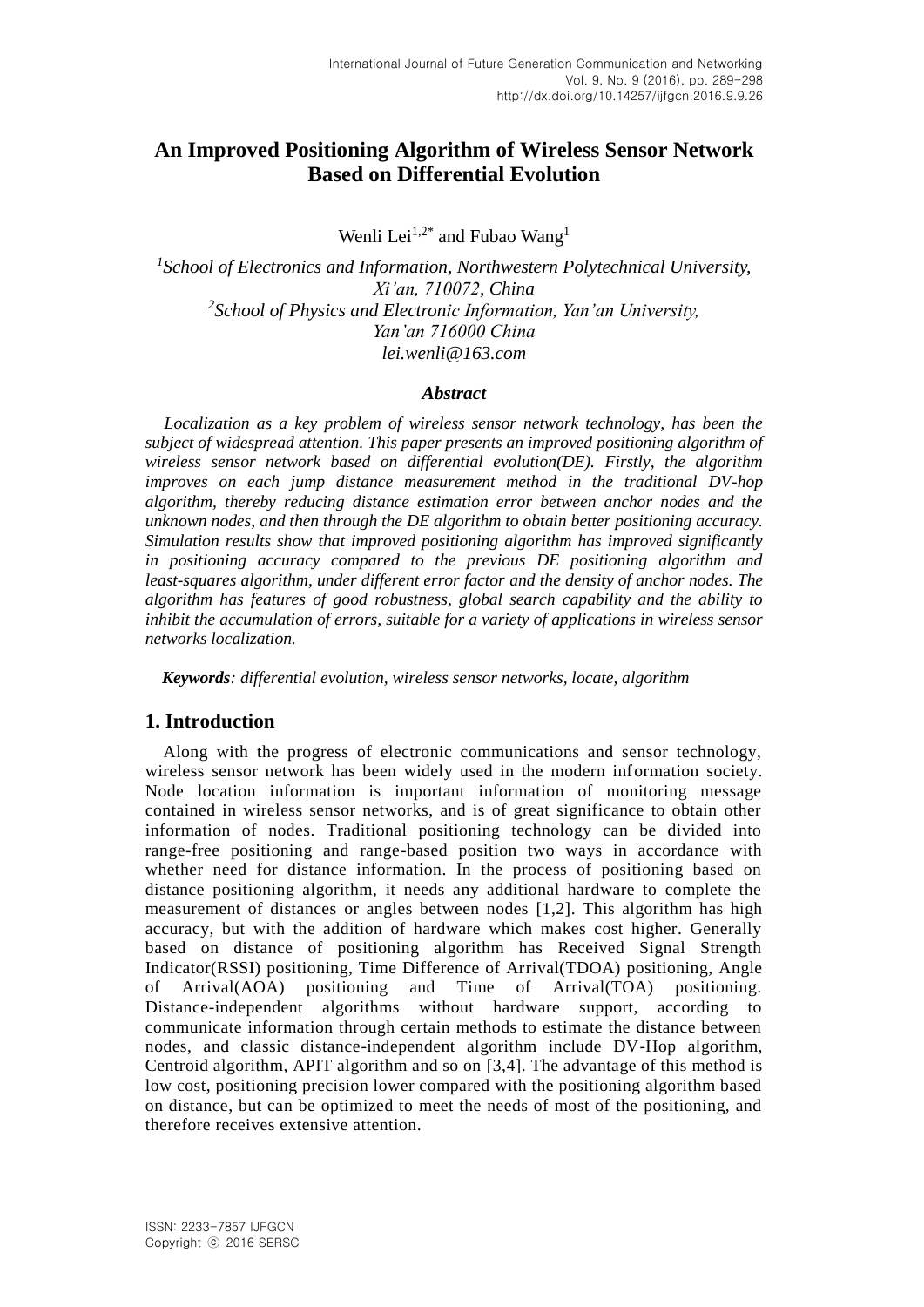Based on differential evolution algorithm, this paper presented an improved DV-Hop wireless sensor network localization algorithm which makes fuller us e of the known anchor node position information to correct the unknown nodes localization information, without adding additional network hardware devices and further improve the positioning accuracy. The simulation results show that the proposed algorithm has better positioning effect [5,6].

### **2. Problem Description**

Wireless sensor network node localization problem in essence is using M known anchor node position information to estimate the remaining N-M unknown nodes location information in the WSN network contained N nodes. In such a two-dimensional positioning problem, unknown node coordinates  $V = (X, Y)$  where  $X = [x1, x2, ... xn], Y = [y1, y2, ... yn]$  can use the position coordinates of the anchor node  $[xn+1, xn+2, ... xn+m]$  and  $[yn+1, yn+2, ... yn+m]$  to calculate  $[7,8,9]$ .

Based on positioning algorithm DV-Hop algorithm without ranging, anchor node and unknown node distance is estimated by minimum jumped number and average each jumped distance, which is not actual distance. Thus the estimated distance of unknown nodes and anchor nodes can be treated as an optimization problem, which through looking for minimum distance errors target function of anchor node and unknown node, to further get unknown node coordinate. In this paper, the mean square error of anchor nodes and unknown nodes is used as the fitness function. The fitness function is defined as follows:

$$
f(x, y) = \frac{1}{n} \sum_{i=1}^{n} |d_i - \sqrt{(x_i - x)^2 + (y_i - y)^2}|
$$
\n(1)

Where  $(x, y)$  is the coordinates of the unknown node estimates,  $(x_i, y_i)$  are coordinates of the anchor node, di is the estimated distance of unknown nodes obtained by DV-Hop algorithm of the i-th anchor node.  $\sqrt{(x_i - x)^2 + (y_i - y)^2}$  is

actual distance between estimated coordinates and anchor node. Because in reality the estimated distance between the nodes is not their actual distances, so it should take the form of Gaussian error plus actual distance, namely:

$$
d_i = d_{ij}(1 + randn \times \eta) \tag{2}
$$

Where  $d_{ij}$  is the true value of the distance between two nodes,  $\eta$  is a distance error factor, and randn is with mean 0 and variance 1 standard normally distributed random variables [10,11].

Seen from the above formula, the smaller the fitness function value, the smaller the error value, more accurate positioning of the unknown node. By calculating the fitness function minimizes the optimal solution, it can get actual position estimation of an unknown node, reduce error and improve the position accuracy of the unknown node.

## **3. WSN Node Location Algorithm Based on Differential Evolution Algorithm**

#### **3.1. Differential Evolution Algorithm**

Differential evolution algorithm proposed in 1995 by two academics, the Storn and Price, it is a heuristic random searching algorithm based on group differences. Because of its ease of use, robustness and has strong global search capability, DE algorithm has become an effective tool for solving many real-world optimization problems. Like other evolutionary algorithms, the DE algorithm starts with a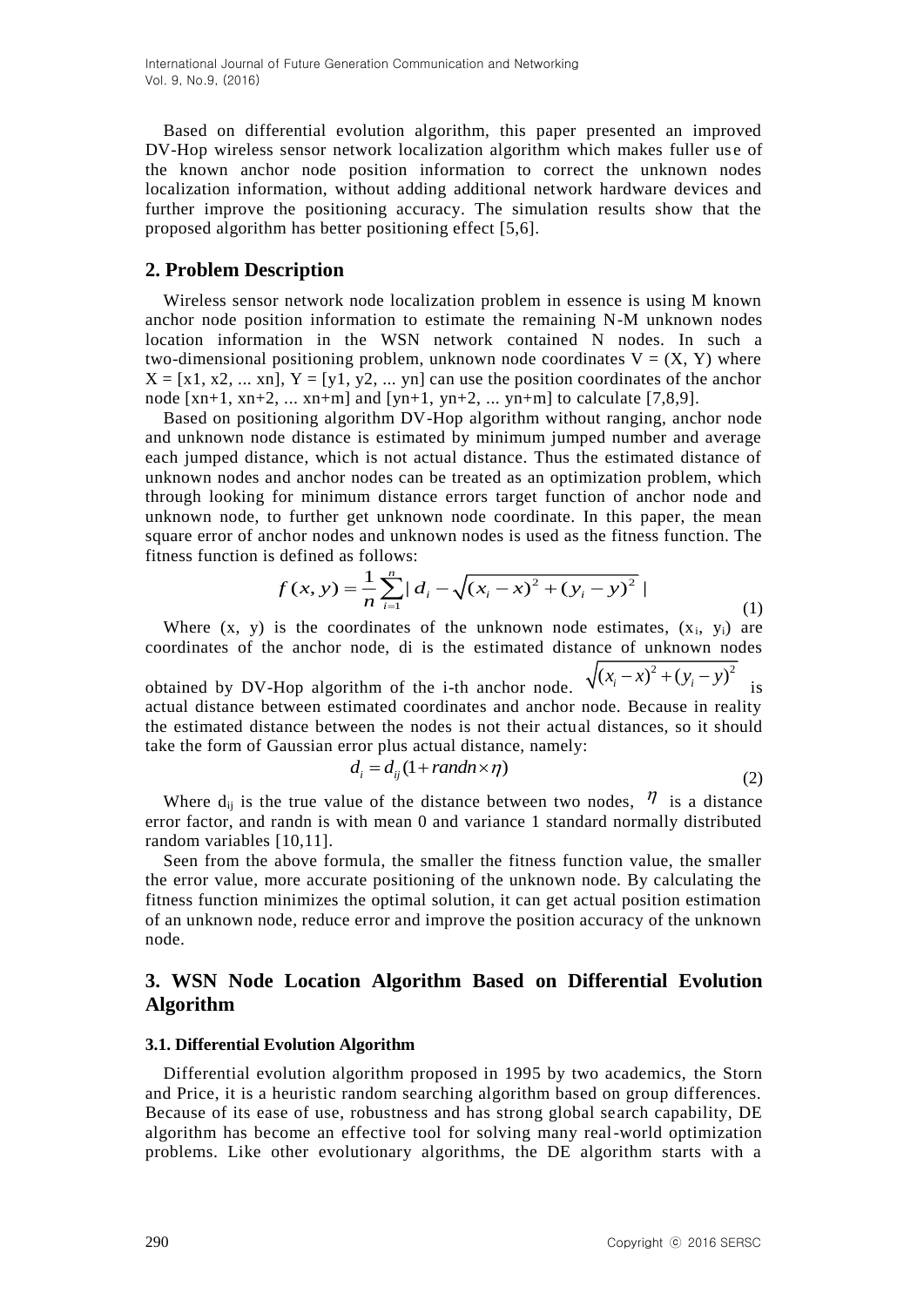random selection of initial population, its main process include mutation, crossover and selection three steps [12-13].

The basic idea of DE is to start from a set of random initial population, randomly select two different vector subtraction to generate difference vector, and then add difference vector which be given assigning weights to the third randomly selected individual vectors to produce mutation vector. Then mutation vector and predetermined parent individuals vector crossover to produce test vectors according to certain rules. If the fitness values of test vectors is better than the parent individuals fitness values, test vectors is selected into the next generation, otherwise leave the parent individual vector. Through continuous evolution, keep winning individual, direct your search to the optimal approximation.

Let D-dimensional continuous space vector  $X = (X_1, X_2, ..., X_D) \in S$  ( $S \subseteq R^D$ ) is the decision vector of an optimization problem  $f(x)$ , and the optimization goal is find the optimal x  $\dagger$  making the objective function (or fitness function) f (x) minimum, that is, to  $\forall X \subseteq S$ , there are f  $(x \dagger) \leq f(x)$ . The detailed procedure of DE algorithm is described as follows.

(1)initial population. DE algorithm is to search the global optimal solution in the D-dimensional real-valued continuous space. First, it need to select individuals contain NP initial population. Individuals vector in the population is called the destination vector, it use the following notation for the current generation of i-th objective vector:

$$
X_{i,G} = (X_{1i,G}, X_{2i,G}, \cdots, X_{Di,G})
$$
\n(3)

Where  $G=0,1,...,G$ max, $G=0$  is the initialization vector populations, Gmax is maximum number of generations.

In the initialization process, we often want the target vector can be distributed as uniformly as possible in the solution space. Therefore, the i-th target initialization vector of the j-th parameter can be written as:

$$
X_{j,i} = X_{j,\min} + rand_{j,i}(0,1) * (X_{j,\max} - X_{j,\min})
$$
 (4)

Where rand  $(0,1)$  is random numbers in  $(0,1)$  which evenly distributed.  $X_{min} = {X_{1,min}, X_{2,min},...X_{D,min}}$  representing the target vector lower boundary,  $X_{\text{max}} = \{X_{1,\text{max}},X_{2,\text{max}},\dots X_{D,\text{max}}\}\$ representing the target vector upper boundary.

(2)Mutation operator. After the population initialization, DE through mutation operator to generate mutation vector  $V_{iG}$ . For each target vector  $X_{iG}$ , adopt certain mutation strategy generates the corresponding mutation vector  $V_{iG}=(V_{1ij}, V_{1ij}, ...,$  $V_{\text{Dij}}$ ). In this paper, "DE / rand / 1" strategy is used to generate mutation vector.

$$
V_{i,G} = X_{r1,G} + F \cdot (X_{r2,G} - X_{r3,G})
$$
\n<sup>(5)</sup>

Among them, the r1,r2,r3 is a positive integer from [1, NP] randomly selected and  $r1 \neq r2 \neq r3$ , for each mutation vector, which will randomly generate a positive integer. Scale factor F is a positive real constant, it controls the difference vector scaling,  $F \in [0,2]$ . If F value is large, it will result in the formation of the population has a higher diversity; If F value is small, algorithm can quickly converge.

(3)Crossover operator. After the mutation, crossover operator is introduced in order to enhance the diversity of the population. The crossover operation is to generate a new test vector  $U_{iG}=(U_{1i,G}, U_{1i,G}, ..., U_{Di,G})$  according to certain rules, for mixing each dimension parameter of each mutation vector and the target vector. In the DE algorithm, Binomial Crossover is often used, the mathematical expression is: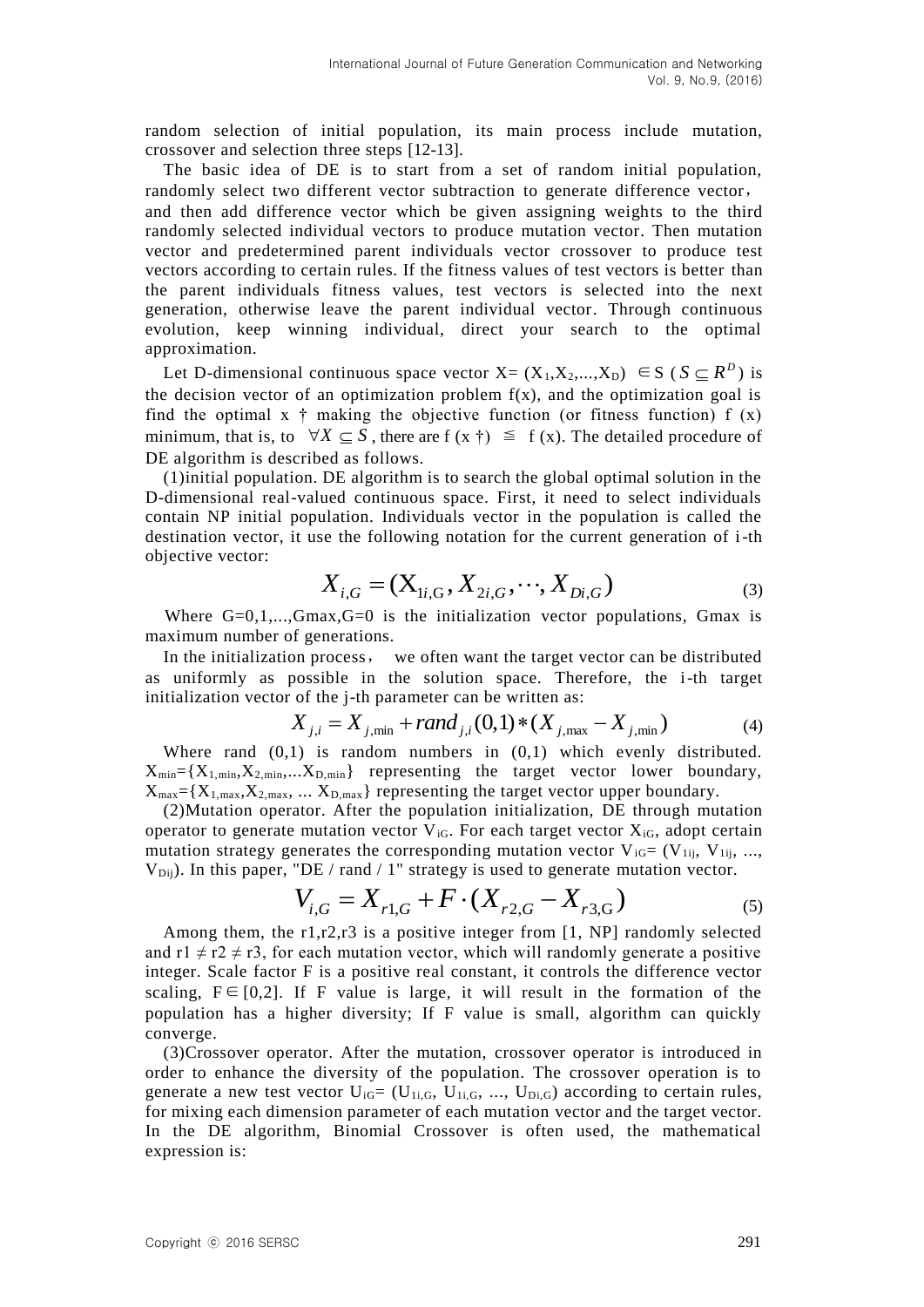$$
U_{ji,G} = \begin{cases} V_{ji,G}, & \text{if } rand_j(0,1) \le CR \text{ or } j = k \\ X_{ji,G}, & \text{otherwise} \end{cases}, j = 1, 2, \cdots, D
$$

Where,  $CR \in [0,1]$  is a real crossover probability constant value provided by the user, same with difference zoom factor F, is a control parameter of DE algorithm. Rand  $(0,1)$  is a uniform random number in  $(0,1)$ ;  $k \in [1, D]$  and randomly selected to ensure that the test vector  $U_{iG}$  at least has one dimension which is contributed by mutation vector  $V_{iG}$ .

(4)Selection operator. DE algorithm uses the "greedy" selection strategy to generate offspring. After crossover and mutation operation, test vector  $U_{iG}$  and the target vector  $X_{iG}$  are competing, select the individual as the offspring with better fitness value. If the objective function is minimized, the selection procedure can be written as mathematical representation:

$$
X_{i,G+1} = \begin{cases} U_{i,G}, & \text{if } f(U_{i,G}) \le f(X_{i,G}) \\ X_{i,G}, & \text{otherwise} \end{cases}
$$
(7)

Where  $f(\cdot)$  represents the fitness function.

DE algorithm is mainly involved in population size NP, differential scale factor F and crossover probability CR three control parameters. Select the appropriate control parameters is critical to the performance of the algorithm. So far the research show that the population size  $NP \in [4D, 10D]$  is more appropriate, scale factor and crossover probability in the range  $F \in [0.4,1]$  and  $CR \in [0.5,0.95]$  are more effective.  $F=0.5$  and  $CR=0.9$  can balance the contradiction between exploration and exploitation.

#### **3.2. Positioning Algorithm**

 $U_{\beta,G} = \begin{cases} \sum_{j=1}^n \sum_{j=1}^n (x_j - \mu) \mu(x_j - \mu) \end{cases}$ <br>
Where, CR= [0,1] is a real crossover probability constant value provided by<br>
the tuse, same with difference zoom factor F, is a control parameter of DES<br>Indigendity. R According to the foregoing description of positioning problem, traditional DV-Hop algorithm with jumped paragraph distance instead of actual distance, inevitably will appeared errors. In the process of anchor node calculation itself average each jumped distance, it calculates the quotient of the distance from the anchor node to other anchor nodes and jumped number, although participation calculation of distance value is accurate of actual distance, but this simple method has blurred the differences between individuals, when the uneven distribution of network nodes, obtained average hop distance would be difficult to reflect the overall situation of the network. In order to reduce positioning errors due to uneven distribution of network, this paper presents different anchor nodes, adaptive adjustments to the average value of each jump distance. Specific improvement methods are as follows:

(1) Firstly, according to the traditional DV-Hop algorithm, the average hop

distance of each beacon node is calculated according to the following formula:  
\n
$$
C_M = \frac{\sum_{N \neq M} \sqrt{(x_M - x_N)^2 + (y_M - y_N)^2}}{\sum_{N \neq M} h_{MN}}
$$
\n(8)

 $C_M$  represents the average jump distance value of beacon node M, N is beacon node in addition to beacon node M,  $(x_M, y_M)$ ,  $(x_N, y_N)$  respectively for the actual location coordinates of M and N;  $h_{MN}$  is the smallest hop count of beacon node M and N which is obtained by the before stage seeking.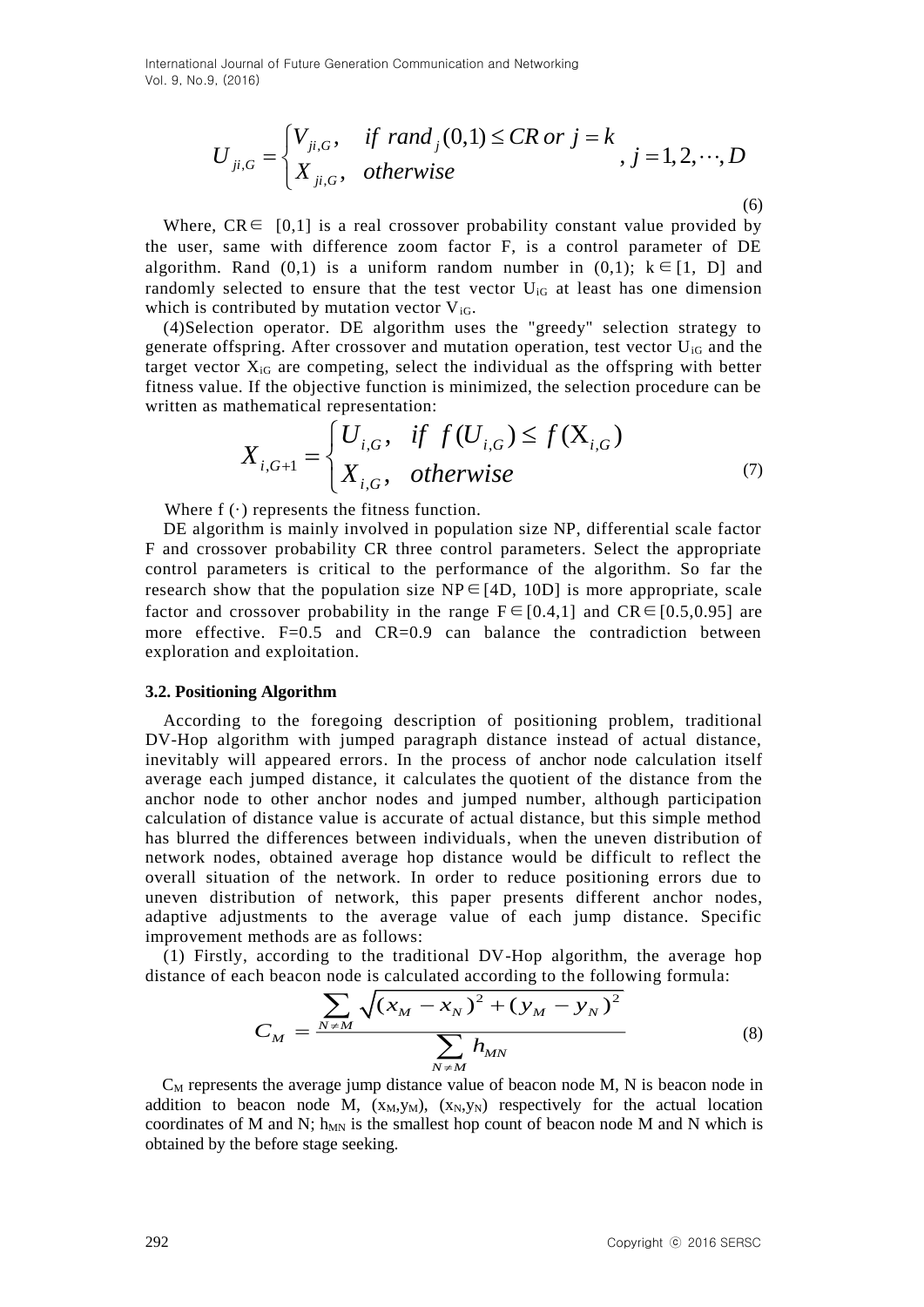For unknown node k, beacon node M is closest beacon nodes, the k receives an average jump distance from M, remember:

$$
C_{sk} = C_M \tag{9}
$$

Among them, the  $C_{sk}$  is the average each jump distance based on unknown node k.

(2) In calculating the distance of unknown nodes k and beacon nodes M, as the two-node distance, still follows the classic jump distance calculation method in the DV-Hop method, that is:

$$
d_{kM} = C_{sk} \times h_{kM} \tag{10}
$$

Among them, the d<sub>kM</sub> is hops distance between k and M nodes,  $h_{kM}$  is hops between two points.

(3)When calculating hop distance between k and other beacon nodes, introducing an average jump distance adjustment, and after introducing adjustments each jump distance calculation formula is as follows:

$$
C_{kp} = \sqrt{C_{sk} \times \frac{d_{MP}}{h_{MP}}}
$$
 (11)

Wherein,  $C_{kP}$  represents the average distance per hop when calculated the distance between unknown nodes  $k$  and beacon nodes  $P$  used,  $d_{MP}$  and  $h_{MP}$  represent the actual distance and the smallest hop count between beacon node M and P.

As can be seen from the above equation, the algorithm in this paper based on the traditional DV-Hop algorithm, increasing the adaptive factor  $\frac{d_{MP}}{dx}$ , in all beacon node,  $\rm h_{\rm MP}$ 

the most close target unknown node k surrounding environment of beacon node is the nearest distance beacon node M; Therefore, the positional relationship between the M and the other beacon nodes close to the positional relationship between the unknown node with other nodes beacon. if in the process of estimation distance between the unknown nodes k and beacon nodes P, with accurate average distance per hop to adjusted based average distance per hop  $C_{sk}$  between M and P, according to the above formula to calculate a new average hop distance value, it can effectively play the effect of reducing the error results. This method can set the system to balance the overall situation and individual special circumstances, make the jump distance estimate more accurate.

Unknown node k to beacon node p jump distance estimates as:

$$
d_{kp} = C_{kp} \times h_{kp} \tag{12}
$$

## **4. Node Location Improved Algorithm Steps based on Differential Evolution**

In summary, this paper proposes a new improved algorithm based on differential evolution algorithm of wireless sensor network node localization. The method implementation process is as follows:

1th step initialize population scale NP, set the DE algorithm parameters. Individual's initial position is set to nearest the unknown node that corresponds to the location of the beacon nodes. Random deployment of N unknown nodes and M anchor nodes in a network region, the scaling factor F=0.5 and crossover probability CR=0.9.

2nd step used the improved algorithm formula (8)-(12) in this paper to calculate the distance matrix D between the unknown nodes N and the anchor nodes M.

3rd step calculate the fitness value of each individual by the formula (1)-(2).

4th step according to the formula (3)-(7), all individuals in the group perform DE mutation, DE crossover, DE the selection operation.

5th step to determine whether reach the maximum number of iterations, if the condition is met, then output the best solution of corresponding individual, which is an unknown node position estimation coordinates, otherwise continue.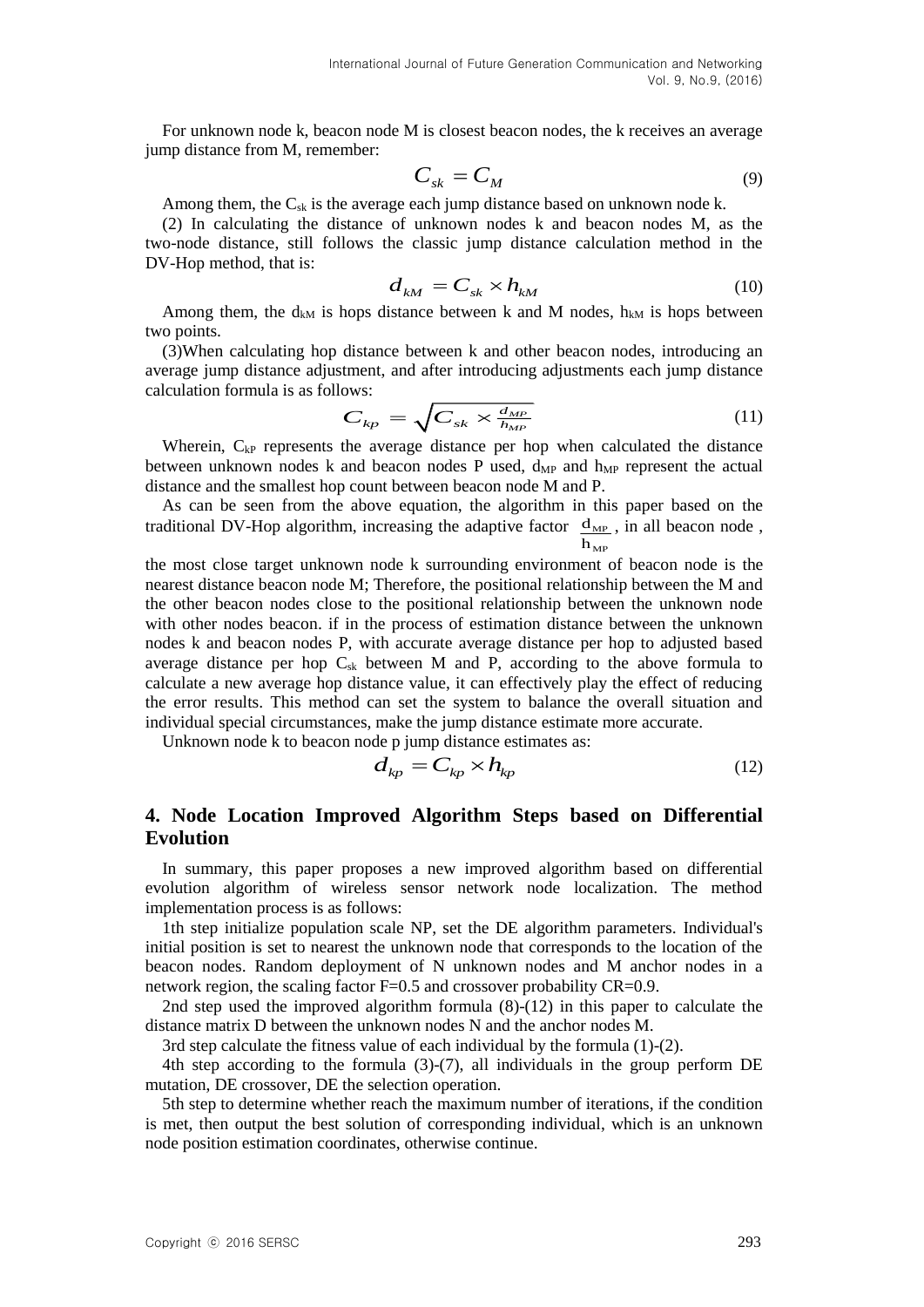# **5. Simulation and Analysis**

### **5.1. Simulation Description**

In this paper, MATLAB 7.0 environment simulation experiment is used, set the total number of network nodes is 100 nodes to communicate with a radius of 30m. Unknown nodes and anchor nodes randomly generate and deploy in the  $100m \times 100m$  square area. Setting DE algorithm simulation parameters: population size  $NP = 20$ , the maximum number of iterations  $t_{max} = 100$ , the scaling factor  $F = 0.5$  and crossover probability CR = 0.9.

### **5.2. Simulation Analysis**

In the simulation, the effectiveness and practicability of the algorithm is verified by changing beacon nodes density and error factors. Experimental evaluation using the average location error and positioning accuracy to evaluate the performance of the algorithm, the formula is as follows:

Average location error

$$
averageerror = \frac{\sum_{i=1}^{N} \sqrt{(x_i - x_i^*)^2 + (y_i - y_i^*)^2}}{N}
$$
\n(13)

Positioning accuracy

$$
accuracy = \frac{\sum_{i=1}^{N} \sqrt{(x_i - x_i^*)^2 + (y_i - y_i^*)^2}}{N \times R} \times 100\%
$$
(14)

**5.2.1. Old and new two algorithm performance comparison:** In the second part of this paper, where introduces an improved new algorithm of positioning mechanism, performance verification via simulation. Figure 1 is performance comparison chart by using the new improved location algorithm and DE algorithms based on traditional DV-hop algorithm, where anchor nodes density is 30%, error factor is 25%.



**Figure 1. Old and New Two Algorithm Performance Comparison**

By figure visible, improved new algorithm of positioning mechanism compared with the traditional position DE algorithm based on DV-hop algorithm, reducing positioning errors of the unknown node.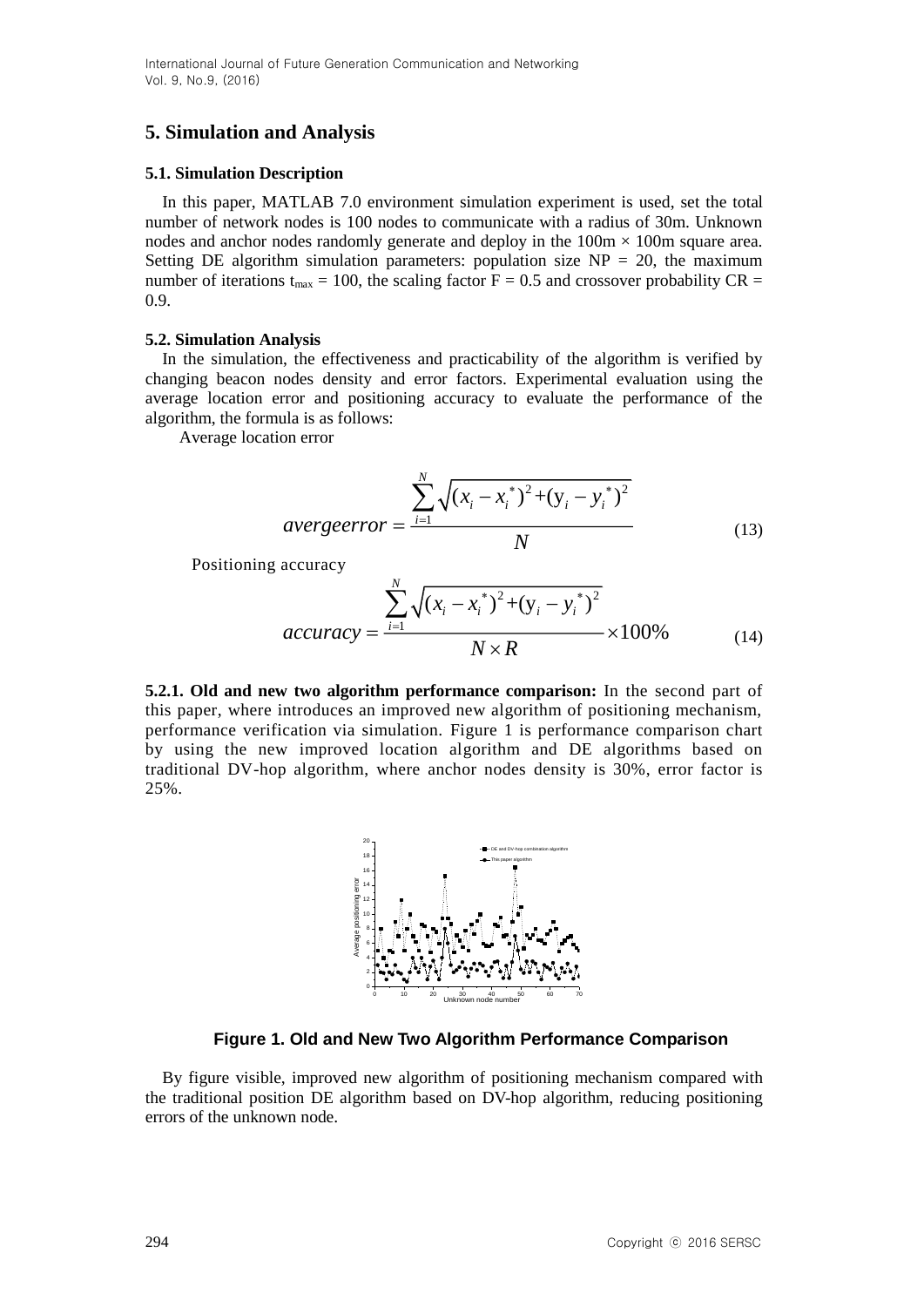**5.2.2. Comparison of different anchor node density:** Anchor nodes is an important indicator affecting the positioning accuracy, in the simulation process, while keeping the other parameters do not change under anchor node density at intervals of 5% from 10% to 40%, observing its impact on positioning algorithm error.



**Figure 2. Comparison of Different Anchor Node Density**

By Figure 2 visible, positioning errors of unknown node always decreased with anchor node proportion increased, in the same average location error, the new positioning mechanism algorithm improved compared to traditional position DE algorithm during DV-hop algorithm in use, requires fewer anchor nodes, thus, on anchor node of effective using aspects, due to the improved in this paper, algorithm make more fully effective use of anchor node, to save positioning cost.

**5.2.3. Comparison of different error factor:** Error factor has direct impact on the estimating distance. In the process of simulation, comparing performance of proposed improvement algorithm and other relevant location algorithm by changing the error factor from 0% to 20%, stride length selected 5%. Results as shown in the Figure 3, it can be seen from the figure under the same error factor, positioning error of the location method based on improved DE algorithm is smaller, positioning accuracy is higher, when error factor increases, the effect is more obvious.



**Figure 3. Comparison of Different Error Factor**

**5.2.4. Performance comparison of three kinds of positioning algorithm:** Performance comparison of this paper algorithm, least squares algorithm and traditional DE algorithm based on DV-hop shown in the Figure 4, where anchors node density is 30%, error factor is 25%. By figure visible, the algorithm proposed in this paper is obtained the average positioning error is minimized, positioning accuracy is the highest.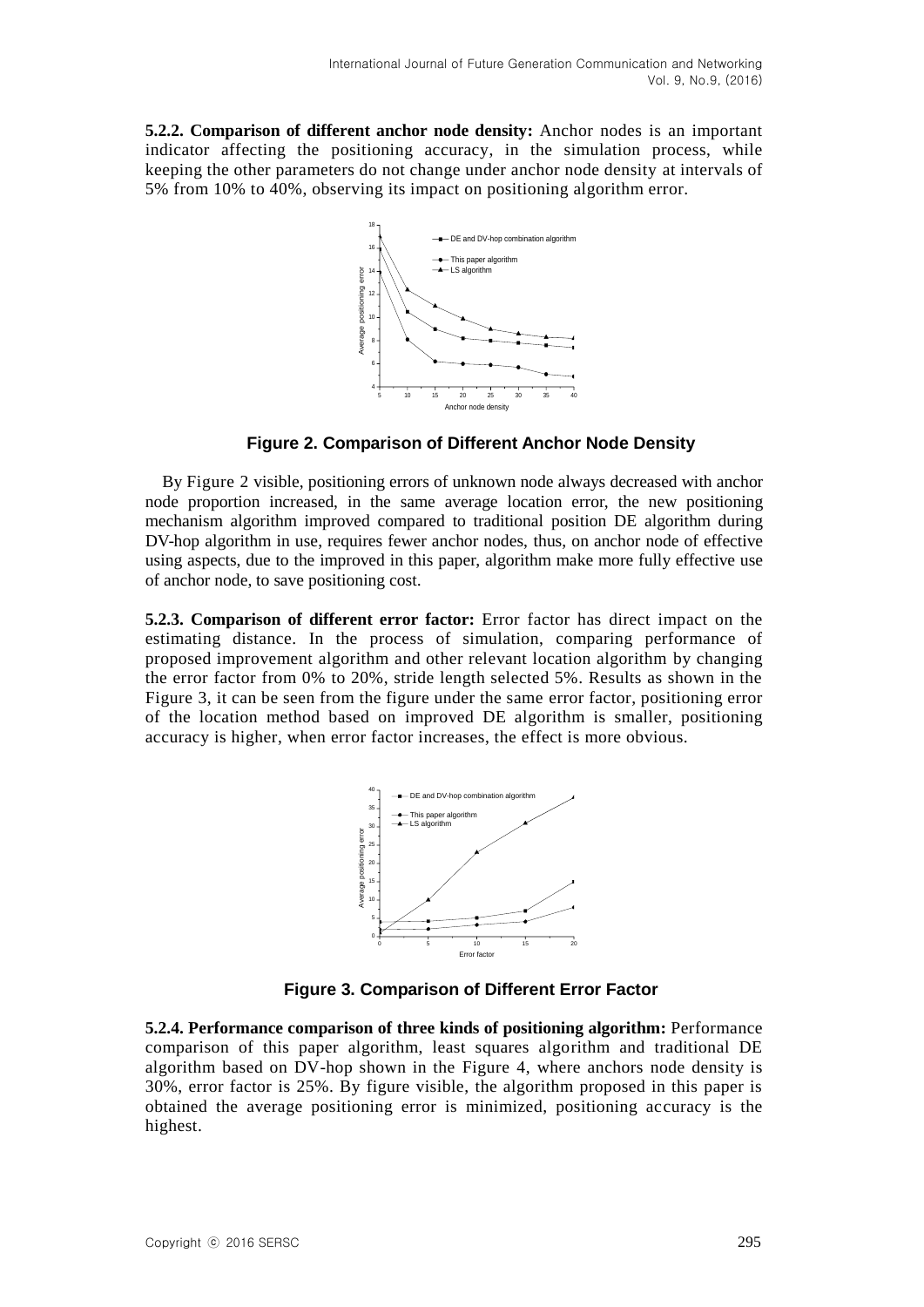

**Figure 4. Performance Comparison of Three Kinds of Positioning Algorithm**

### **6. Conclusion**

This paper presents an improved positioning algorithm of wireless sensor network based on differential evolution algorithm. Firstly, the algorithm improves on each jump distance measurement method in the traditional DV-hop algorithm, thereby reducing distance estimation error between anchor nodes and the unknown nodes, and then through the DE algorithm to obtain better positioning accuracy. Simulation results show that improved positioning algorithm has improved significantly in positioning accuracy compared to the previous DE positioning algorithm and least-squares algorithm, under different error factor, the density of anchor nodes. The algorithm has features of good robustness, global search capability and the ability to inhibit the accumulation of errors, can effectively reduce the number of anchor nodes in wireless sensor networks deployment, control network system costs, and has a certain reference value for the practical application of wireless sensor networks positioning.

#### **Acknowledgments**

The authors would like to thank all the reviewers for their constructive comments. The authors acknowledge with thanks the Scientific Research Program Funded by Shaanxi Provincial Education Department (Program No. 14JK1829), Yan'an Municipal Science and Technology Research and Development Program (Program No. 2014KG-04), the Science and Technology Research and Development Program Project in Shaanxi Province (Industrial Research) (Grant No.2014K05-61), and the National Nature Science Foundation of China (Grant No. 61379026).

### **References**

- [1] H. Chen, K. Sezaki, P. Deng and H. C. So, "An improved DV-Hop localization algorithm for wireless sensor networks", ICIEA 2008, 3rd IEEE Conference on Industrial Electronics and Applications, **(2008)**, pp. 1557-1561.
- [2] J. Brest, S. Greiner, B. Boskovic, M. Mernik and V. Zumer, "Self-adapting control parameters in differential evolution: A comparative study on numerical benchmark problems", IEEE Transactions on Evolutionary Computation, vol. 10, no. 6, **(2006)**, pp. 646-657.
- [3] H. Chen, K. Sezaki, P. Deng and H. C. So, "An improved DV-hop localization algorithm for wireless sensor networks", IEEE Conference on Industrial Electronics and Applications(ICIEA2008), **(2008)**, pp. 1557-1561.
- [4] J. Zhang and A. C. Sanderson, "JADE: adaptive differential evolution with optional external archive", IEEE Transactions on Evolutionary Computation, vol. 13, no. 5, **(2009)**, pp. 945-958.
- [5] T. He, C. Huang, B. M. Blum, J. A. Stankovic and T. Abdelzaher, "Range-free localization schemes for large scale sensor networks", Proceedings of the 9th annual international conference on Mobile computing and networking, ACM, **(2003)**, pp. 81-95.